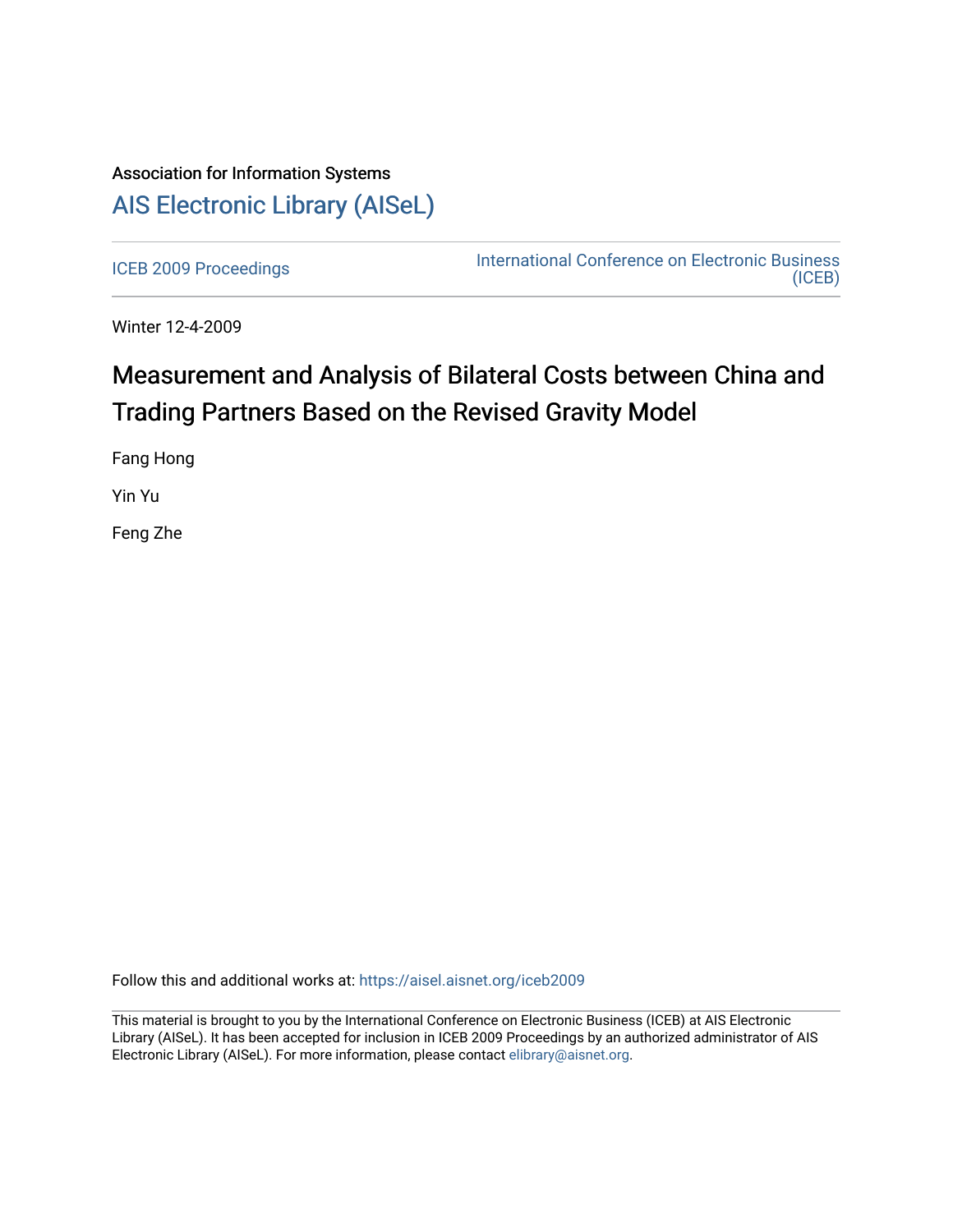## **MEASUREMENT AND ANALYSIS OF BILATERAL COSTS BETWEEN CHINA AND TRADING PARTNERS BASED ON THE REVISED GRAVITY MODEL**

Fang Hong<sup>1</sup>, Yin Yu<sup>2</sup>, Feng Zhe<sup>3</sup> School of Economics and Management Beijing University of Aeronautics & Astronautics  $1$  hongfan0097@sina.com;  $2$  yinyu0625@163.com;  $3$  fengzhe2564@sina.com

## **Abstract**

A revised gravity model has been adopted in the thesis to measure the changes of bilateral trade costs of China and other 28 countries during  $1992 \sim$ 2007.The results are as follows: China's trade costs take on a declining trendand the bilateral trade costs between China and developed countries is lower than that of developing countries. As the trade costs between China and major trading partners take on a declining trend, which even has room for further decline, the major policy significances in this thesis are that China shall continue to excavate the way to reduce the trade costs in order tofurther enhance the export competitiveness.

**Key words:** trade costs, gravity model, cost measurement

## **1.Forewords**

Trade cost is also called transaction cost, which includes all the costs for delivering the products to the ultimate consumers. As is well known, the decrease of transaction costs will enhance the degree of specialization of economic entities, increase the transactions between the entities, extend the market scale and increase the varieties of the products. On the contrary, if the transaction costs are too high, the transactions between the companies will decrease. In case the transaction costs are infinitely large up to the limit, no transactions will take place between any two companies in two countries. Currently, trade costs widely exist in international trade under the tides of global economic integration. The level of trade costs has been a decisive factor in determining whether the trade transactions will take place or not. To explore and measure the trade costs of a country can not only reveal its degree of integration into the world economy and its international competitiveness, but also have practical significance for a country's trade policy.

Since the adoption of the reform and open policies, China has made a remarkable progress in foreign trade. During  $1980 \sim 2007$ , China's cargo export volume grows at an annual average rate of 25.62%,which is 18.32% higher than the world's average growth rate in cargo export volume during the same period and the average contribution rate of it to the GDP growth achieves 27% , which is also 10.15% higher than the average level of all the developing countries.(It is calculated according to the calendar year of "China Statistical Yearbook"and the World Trade Organization) The constant economic growth of China in the past 30 years obviously benefits from the rapid growth of the foreign trade. However, we have noticed that some problems have been caused by the rapidly developing trade pattern of China: Chinese enterprises rival with each other to participate in the work division system of global value chain through processing trade(processing on consignment or OEM) which is a trade pattern characteristic of low-tech, low added value and labor-intensive low-road manufacturing and assembly links.

This will inevitably bring about some problems such as the low exports value environmental pollution during manufacturing and increasing trade frictions etc.. Generally, what influence will such trade development bring to china? If China's trade development just relies on the increase of export quantity of local enterprises instead of improving the quality of the productivity of the enterprises, this kind of foreign trade is unsustainable, nor is the role it plays in driving the economic growth of China. Therefore, the measurement of China's trade costs under such background can not only provide direct evidence for the performance of China's foreign trade, but also be of vital importance for comprehending the pattern of trade and specialization China adopts in participating in the international division of labor. It has been an important subject of practical value and political connotations of China to make objective comments on the trade cost relations between China and the trading partners, and to discuss the interaction mechanism between them systematically. So The revised gravity model is adopted herein to measure and research the bilateral trade costs between china and 28 trade partners.

The structure of the remaining parts of the thesis is as follows: The second part is introduction to the international research background and the related research achievements, The third part is introduction to the empirical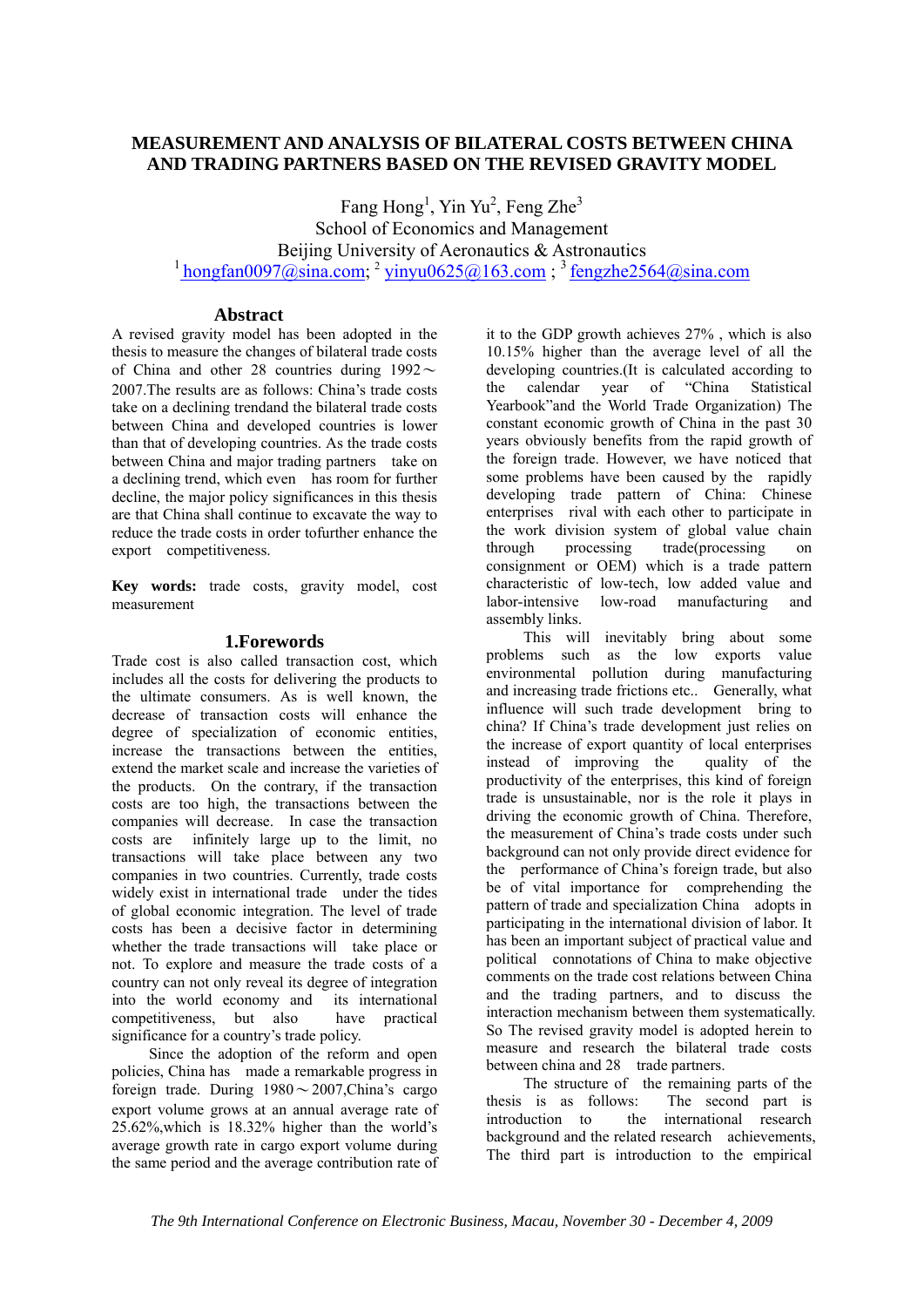methods and the data, while the forth part is presentation and analysis of the major calculation results, The fifth part is the summary.

## **2.Research Background and Literature Review**

Issues related to cost are the primary issues in economics. Each significant development in economics is embodied in the development of cost, and each important economist has given its unique answer to issues related to cost in the history of economics. The cost of international division of labor and international trade consists of costs of resources reallocation and costs of transaction. The former refers to cost of converting the productive structure, which falls into the category of production and is the object of study in microeconomics; the latter falls into the category of circulation and is the object of study in international trade theories. From the perspective of the development history of international trade theories, scholars have carried out a detailed analysis of the benefits of international division of labor and international trade as well as issues related to production cost. However, they have not conducted a careful and systematic study of the transaction cost of international division of labor and international trade. Attention has been paid to the production cost very early in the international trade theory, but transaction cost has not been the major object of study in international trade theory all the time. Even if some scholars mention this question indirectly, they just skate over such issues with scattered elaborations.

Trade costs have been almost excluded in the conventional trade theory and trade model(Behrens etc.2007) [1]. Firstly, what conventional trade theory has always paid attention to is visible costs such as tariff and tariff barrier. On the one hand, the tariff data is available, which makes the empirical research easy to carry out. On the other hand, the cost of tariff is determined by the trade policy, which is an endogenous process of decision-making and provides an attractive subject for research. On the contrary, it will take much time and effort to obtain the data of the transportation cost, information cost and cost of contract performance etc.. What's more, some relative data may not be available at all. Secondly, the trade costs is very difficult to be incorporated into the normal form of perfect competition due to uncertainty leading to balance, which is the backbone of the trade theory. Finally, people generally believed that the different components of trade cost can be simplified into a single parameter (Samuelson, 1954) [2].

At present, trade costs have been a core concept in the trade theory. Melitz(2003)

[3]founded the so-called New-new International Trade Theory with the critical assumptions of heterogeneity of manufacturers and sunk cost of export. It is the sunk cost of export that puts heterogeneity of manufacturers into play. In Krugman(1980,1991)'s theory of economic geography, trade costs is the key factor to comprehend the locational choice of enterprises and the concentration and spread of the space of economic activity [4][5]. Benard(2006) [6]have expanded a Single product company to Multi-product company, and every product has corresponding sunk cost of export so as to explain the export and production adjustment in the company.

Moreover, Helpman(2007) [7] holds that different sunk costs of export shall be paid to enter into different countries to explain zero trade and unilateral trade. Andersen and Wincoop(2004) [8] thought that trade costs is of vital importance, alsopointing out that trade costs is equal to 170% customs duties. Obstfeld and Rogoff(2000) [9] regarded the trade costs as the key to solve the mysteries of all the other open macroeconomics and noted that trade costs is the common answer to explain the 6 big doubts in the domain of international trade. Hummels(2001) [10] believed that trade costs played a core role in international specialization and the trade model and any experiential assessment involving international specialization and trade model may face trade costs finally. Kancs(2007) [11] divided the trade costs into variable trade costs and fixed export cost, holding that different trade costs have different influences on export growth. He inspected the influences caused by the invariable trade costs and the fixed export cost on the export growth of the countries of southeastern Europe under the frame of the heterogeneous trade model of the enterprises.

The importance of trade costs determines the necessity for measuring the trade costs. As for merchandise trade, trade costs consist of transportation cost (shipment cost and time cost),policy barrier(tariff and non-tariff barrier),information cost, the cost paid for guaranteeing contract performance, payment of overcoming the linguistic and cultural differences, expense spent in currency conversion and risk of exchange rate, cost of the law and control in importing countries and the distribution cost for wholesale and retail sales etc.

People have already reached the consensus about the importance of the trade costs, and recent research has supplied attracting clues. However, there are rare evidences about the nature, scale and structure of trade costs (Hummel,2001).How to measure trade costs is still confusing. At present, there are limitations in either measuring the trade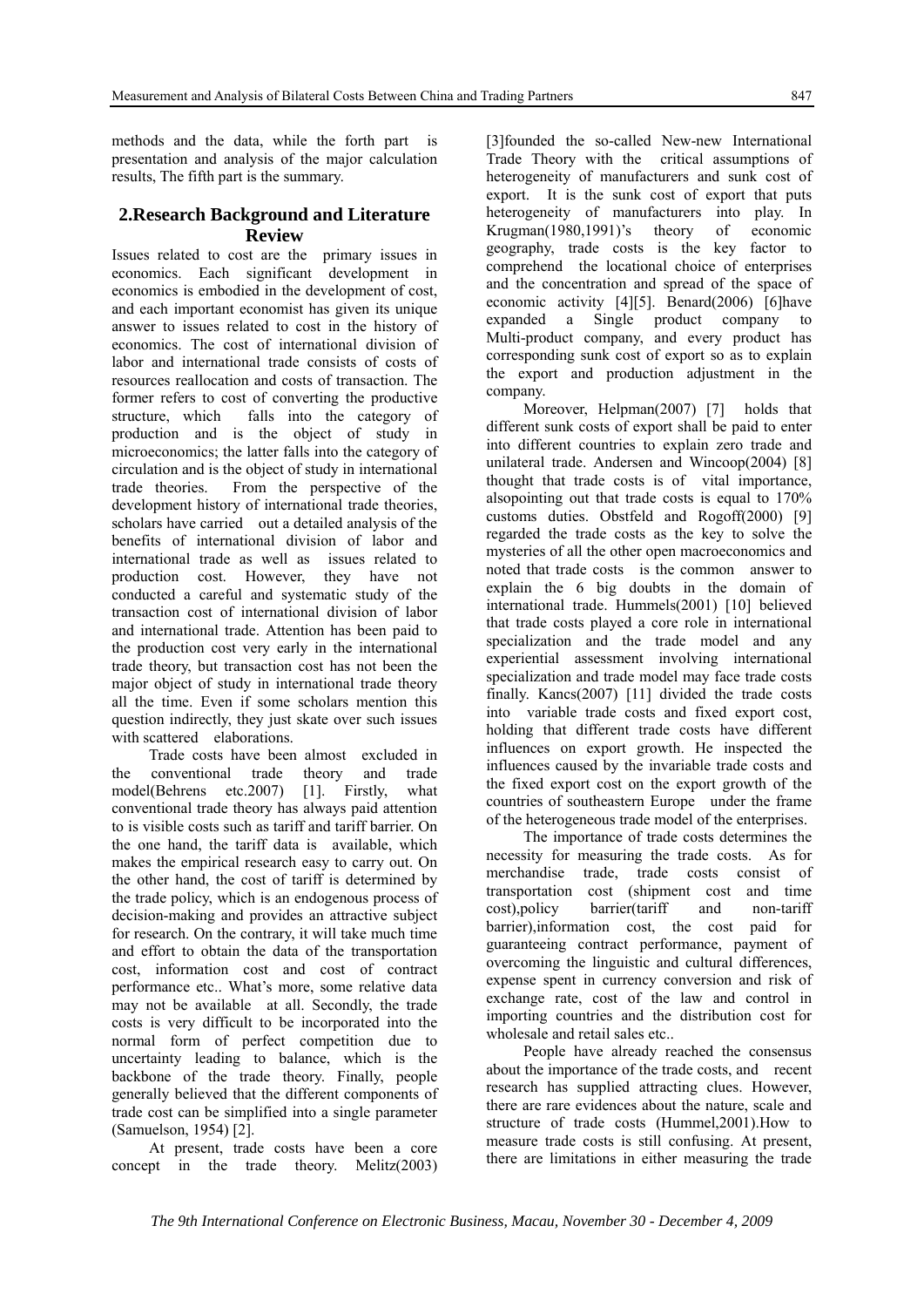costs directly or indirectly. For example, direct measurement of the trade barriers. Although there are many indexes for direct measurement of the trade barriers such as the level of customs duty, the coverage ratio of each non-tariff barrier and the premium of exchange rate in black market etc., the nominal customs duties promised by various countries , especially the duties of manufacturing industry will be reduced greatly after multi-round bilateral and multilateral consultations. More and more countries have resorted to non-tariff barrier as the major means of trade protection. However, it is hard to quantify non-tariff barrier precisely and different kinds of non-tariff barriers have different restrictive effect. Each index has its own limitation in application and it is hard to draw a consentaneous conclusion for different means of measuring, which will affect the reliability and accuracy of the direct measurement. Therefore, researchers mainly measure the trade costs indirectly.

Most scholars adopt the gravity model to measure trade costs indirectly. Anderson (2003) has revised the traditional gravity model through adding the overall multilateral trade costs of both sides in the trade on the basis of the traditional regressive variable so that the bilateral volume of trade becomes the function of the economical scale and the relative trade costs[12] [13]. The basic form of the gravity model is as follows:

$$
X_{ij} = a_1 y_i + a_2 y_2 + \sum_{m=1}^{m} \beta_m \ln(Z_{ij}^m) + \varepsilon_{ij} \quad (1)
$$

 $X_{ij}$  is the log value of the export volume from country I to country j.  $Y_i$  and  $Y_j$  are the log value of the GDP in exporting country i and importing country j respectively,  $Z_{ij}^m$  is the proxy variable related to trade costs.  $\varepsilon_{ii}$  is disturbance Item.

McCallum(1995) [14] adopted this method to measure the trade between American and Canada, and found that the trade volume between the various provinces in Canada was 22 times as much as that between American various states and Canadian various provinces. Rose (2000) [15] inspected the influences of the monetary union on trade with this method, finding that the trade volume of countries using the same currency is 3 times as much as that of countries using different currencies. However, this method also has obvious limitations. Firstly, this method determines the basic components of trade costs beforehand, which is then put into the gravity model to carryout regression analysis. It will probably produce biased result for omitting variables(Novy,2006) [16].The research indicates that it is not enough to just use

distance to represent the trade costs. Geraci and Prewo (1977) [17] found that just using distance to represent the trade costs will underestimate the sensitivity of the bilateral trade flow to the trade costs after studying the trade costs of countries in OECD. Limao and Venables(2001) [18] found out that distance explained merely 10% of the trade costs, which is nearly 50% lower after taking infrastructure into consideration. Secondly, the traditional gravity model lacks theoretical basis and we can't carry out comparative static analysis with it or to explore the effect after removing some trade barriers (Anderson and van Wincoop,2003). Finally, traditional gravity model does not take the influences of multilateral resistance into account. Generally, the bigger the trade resistance is from one region to all the other region, the more it will be propelled to trade with the given bilateral trade partners. That is to say trade between two regions depends on the relative magnitude of bilateral trade costs and the average cost between all the trade partners and them. After taking the influences of multilateral resistance into consideration, Anderson and van Wincoop(2003) estimated the McCallum(1995)'s regression equation with the American data, finding that the trade volume between the various provinces in Canada is only 1.5 times as much as that between American various states and Canadian various provinces.

Just because of the defects of traditional trade gravity model in measuring the trade costs, some economists have begun to try to amend and extend the traditional gravity model. They deduced the gravity model of micro-theoretical foundation Through the general equilibrium model, and they determined the trade cost afterwards instead of beforehand. and took the impact of multilateral resistance into account. Anderson and van Wincoop(2003) deduce the following forms of gravitational equations after taking a single-sector economy into consideration.

$$
X_{ij} = \frac{Y_i Y_j}{Y_w} (\frac{T_{ij}}{P_i P_j})^{1-\rho}
$$
 (2)

 $X_{ii}$  is export from country I to country j,  $Y_i$ 

and  $Y_i$  is GDP of country I and country j respectively;  $T_{ij}$  is iceberg trade costs,  $P_i$ and  $P_i$  is the price index, P is the elasticity of substitution. The key meaning of the equation is that the trade between two regions is determined by the relative trade costs. In the above equation the price index  $P_i$  and  $P_j$  represent the term of multilateral resistance. However, it is not an ideal method to use the price index to replace the multilateral resistance. Novy(2006) pointed out that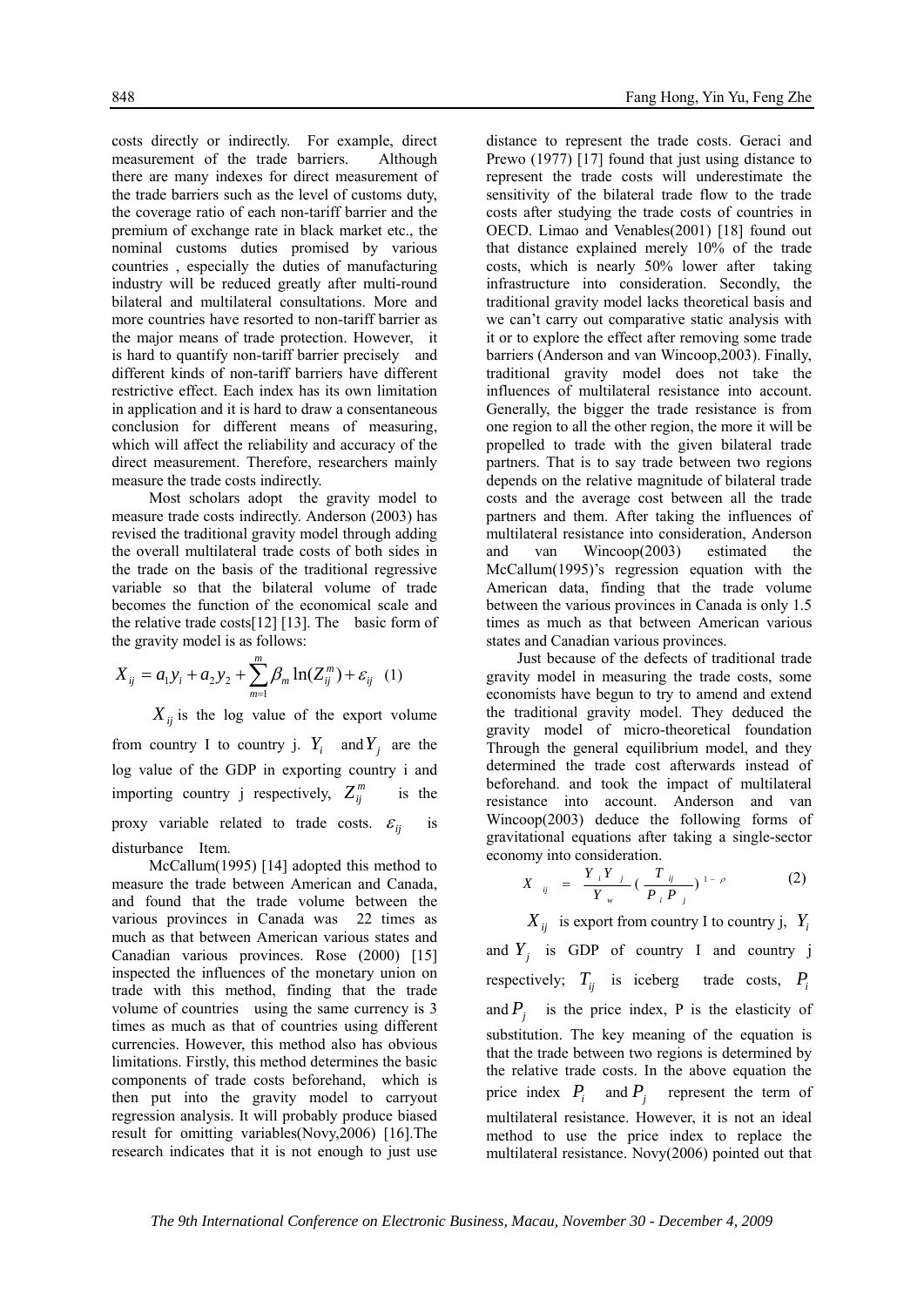the comparative static analysis is invalid, for both production and consumption are exogenous in the model of Anderson and van Wincoop, and the changes in trade costs affect not only trade volume, but also affect production and consumption. In short, the current indirect methods of measuring trade costs are unsatisfactory and an improved method is expected. (Anderson and vanWincoop,2004).

The researches on trade costs of the domestic scholars mainly focus on two aspects: Li Kunwang and Huang Jiuli(2006) and Li Kunwang etc.(2006) estimated China's manufacturing industry and degree of freedom in the bilateral trade between China and its major trading partners through making use of the model of fixed effect and on the basis of the new economic geography model respectively, which has provided useful exploration for understanding the changes of China's trade openness. But the defect of the former lies in that it ignores the influences on bilateral trade costs by the multilateral resistance. The computational formula derived from the new economic geography model by the latter is over-simplified and they used a single parameters to cover all the trade barriers. Shi Bingzhan(2008)[19]and Qian Xuefeng, Wang Qi(2008) [20] have adopted the improved gravity model to measure the bilateral trade costs with its trading partners since 1980s respectively and revealed the downward trend in trade costs.

To conclude , these documents have provided a deep insight for us to understand the relationship between trade costs and the growth of trade, however, there are some shortcomings. First of all, most of the documents have directly adopted the traditional gravity model as the means of research, thus they fail to explain the mechanisms between the development of trade and trade costs clearly in theory. Secondly, most of the literature are on the basis of enterprise-level survey data in empirical studies,. However such data are hardly available, and even if the data are obtained, the conclusions may be not comprehensive due to the quantitative limitations of the samples.. Finally, as for the perspectives of research, no documents except Novy(2006) have separated the different effects on trade development by different trade costs, which is very important for choosing the developmental path of China's trade. Compared with the current research, the main contributions of this article are as follows: Such deficiencies can be made up for by referring to the improved gravity model provided by Novy(2006) and the bilateral trade costs between China and other 28 countries since China's reform and opening to the outside world have been measured comprehensively.. As shown in relevant studies, the bilateral trade costs of the tariff equivalent

between China and other 28 countries has been less than 50% decreasing by 30% averagely compared with that in 1992.Particularly, the empirical research on China is favorable not only to understand the nature of China's trade prosperity and the meaning of welfare, but also to provide rich policy implications for choosing the path for the further development of China's foreign trade as well as the empirical evidences for the trade model of enterprise from large developing countries.

#### **3.Empirical Methods and Data Sources 3.1. Novy model**

Novy(2006) put forward a convenient and easy equation of gravity model through dividing the export commodities into tradable goods and non-tradable goods, extending the bilateral model to multilateral model, and integrating Samuelson(1954)'s iceberg type trade costs and Krugman(1980)'s framework of monopoly competition into the gravity trade costs. The equation is as follows

$$
E_{ij}E_{ji} = s_i(Y_i - E_i)s_j(Y_j - E_j)
$$
  

$$
(1 - \tau_{ij})^{\rho - 1}(1 - \tau_{ji})^{\rho - 1}
$$
 (3)

In the equation,  $E_{ij}$  and  $E_{ji}$  are the export from country I to country j and the export from country j to country I' respectively,  $E_i$ ,  $Y_i$  and  $E_i$ ,  $Y_i$  are country I and country k's total exports and GDP respectively,  $s_i$  and  $s_j$  are country j and country j's share of tradable goods respectively,  $\tau_{ij}$ and  $\tau_{ii}$  are the trade costs of the export from country I to country j' and that of the export from country j to country I respectively,  $\rho$  is the elasticity of substitution.

The above equation shows that if the bilateral trade costs  $\tau_{ik}$  and  $\tau_{ki}$  are very high, the bilateral trade  $E_{ik}$  and  $E_{ki}$  will drop; if the share of tradable goods are very low, the bilateral trade  $E_{ik}$  and  $E_{ki}$  will decline too. In the traditional gravity model, bilateral trade is only determined by the Y, but in the equation by  $(Y_i - E_j)$  and  $(Y_k - E_k)$ .  $Y_i - E_j$  represents the market potential actually, which is the potential tradable part of j's output that don't happen in fact.

If the potential of the bilateral market increases, the bilateral trade will also expand. What's more, the equation reflects the impact of multilateral resistance, and bilateral trade is determined by the level of bilateral trade costs corresponding to their average trade costs. For example, suppose that other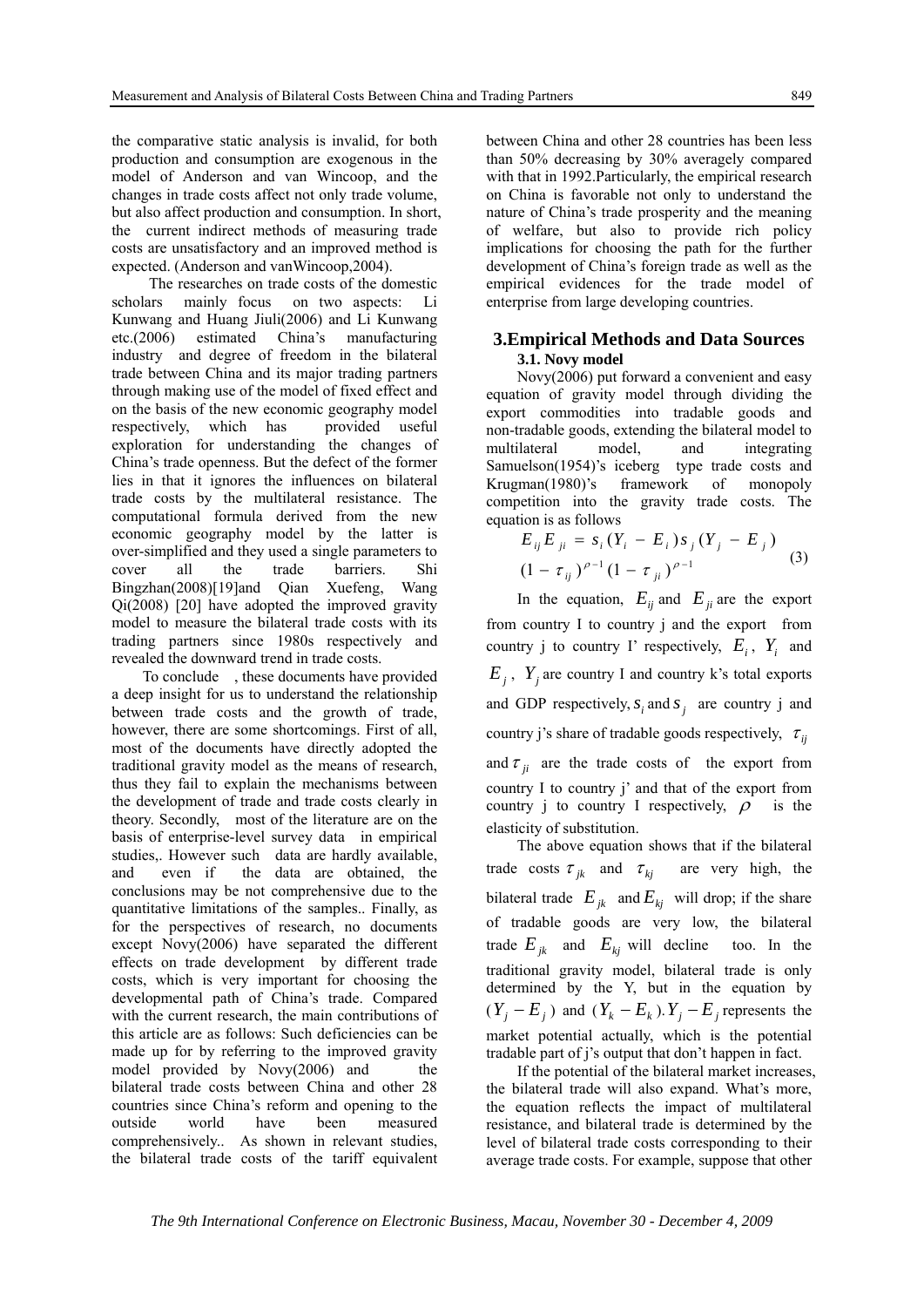conditions remain unchanged, , if the average trade costs between j and the other country  $l$  (k≠l) decline, the actual total trade export  $E_i$  will increase and the bilateral trade will decrease between j and k. Therefore, the actual total export  $E_i$  and  $E_i$   $E_k$ imply the average trade costs, which represents the multilateral resistance. As the data of the actual total export can be obtained directly, it avoids the problems caused by using the price index that can't be observed as the multilateral resistance in Anderson and Wincoop's model.

In addition, as both production and consumption are endogenous in Novy(2006)'s model, comparatively static analysis can be carried out effectively. In order to measure the trade costs easily, it is assumed that the bilateral trade costs is symmetric( $T_{ij} = T_{ji}$ ) and the share of bilateral tradable goods is equal( $s_i = s_j$ ). Then, we can easily obtain the computing formula of the trade costs:

$$
\tau_{ij} = \tau_{ji} = 1 - \left[ \frac{E_{ij} E_{ji}}{(Y_i - E_i)(Y_j - Y_j)s^2} \right]^{2p-2}
$$
 (4)

Obviously, if the bilateral trade increases, it means that it is easier for the two sidesto develop trade, and the trade costs will come down in case that other conditions remain unchanged, and if the increase in output has not led to an increase in bilateral trade, it in fact means that the bilateral trade costs goes up. Therefore, use of Novy(2006)'s model and methods will not only greatly improve the defects of the traditional gravity model and the current gravity model with theoretical foundation but also make data availability convenient and feasible.

#### **3.2. Data sources**

If we want to measure the bilateral trade costs between China and the 28 major trading partners by using Novy's model and methods, first we need to acquire the actual data of mutual exports between China and its trading partners and each of their actual total exports as well as the actual data of GDP. The relevant data of each country's export come from the United Nations Commodity Trade Statistics Database (UN COMTRADE), while the data of each country's GDP is obtained from the International Monetary Fund(IMF).In the calculation of the trade costs, the numerical value of GDP and trade costs are the value of the current year, for the trade costs is a ratio not influenced by the deflating index. In estimation of the gravity model, as the index of parity income of purchasing power is more suitable for estimation of the long-term trade flow , the figures of GDP in this

paper is calculated on the bases of purchasing-power parity(PPP) in the IMF database according to the sample study period. The data of distance has been adopted in the form of the spherical distance from Beijing to the other political or economic center of countries as the explanatory variable, which is from "distance calculator" in the site www.indo.com. And the data of exchange rate is from "China Statistical Yearbook 2008".The 28 countries we have selected are as follows: Brazil, Turkey, the Philippines, Mexico, Finland, Denmark, Pakistan,Sweden,Ireland,Israel,Switzerland,Argenti na,Greece,New Zealand,Norway, Russia, Canada, the United Kingdom, Germany, France, the United States, Australia, India, Indonesia, Egypt, Italy, Thailand, the Netherlands. The time span of the sample we have selected is from 1992 to 2007.

The value of the two parameters (the share of tradable goods)and  $\rho$  (elasticity of substitution) in the equation (2) is very difficult to estimate directly from the data. As for the tradable share, evidences show that the tradable output is between 0.3 to 0.8(Evenett,Keller,2002) [21].Novy(2006) and Jacks etc.(2006) [22] set s at 0.8. Considering that there are 15 developed countries as well as 13 developing countries in our 28 sample countries, the share of tradable goods should be high Therefore, we think that it is appropriate to set s at 0.5.As for the elasticity of substitution, low elasticity of substitution means that the consumers lack sensitivity to the price and trade costs, and they tend to conduct more trade as a result. Anderson and vanWincoop (2004) have summarized all the estimated results of all the existing literature and they thought the value of the elasticity of substitution  $\rho$  may fall into the range between 5 and 10.In order to explore the impact on trade costs from the elasticity of substitution better, we will set the value of  $\rho$  at 5(low),8(middle),10(high) respectively.

According to Novy (2006)'s research thoughts and methods, when s=0.8,  $\rho$  =8, we have measured the changes in bilateral trade costs between China and other 28 countries from 1992 to 2007 by using bilateral trade data. In order to solve the problems of period heteroskedasticity and autocorrelation in the model, we adopt generalized least squares (GLS) in the thesis to carry out the multiple linear regression analysis based on the panel data.

$$
Log \tau_{ij} = c + \beta_1 Log rate
$$
  
+  $\beta_2 Log distance + \beta_3 Log Y_i$   
+  $\beta_4 Log Y_j + \beta_5 high$  (5)  
+  $\beta_6 Age c + \beta_7 Asean$   
+  $\beta_8 EU + \beta_9 WTO + \varepsilon$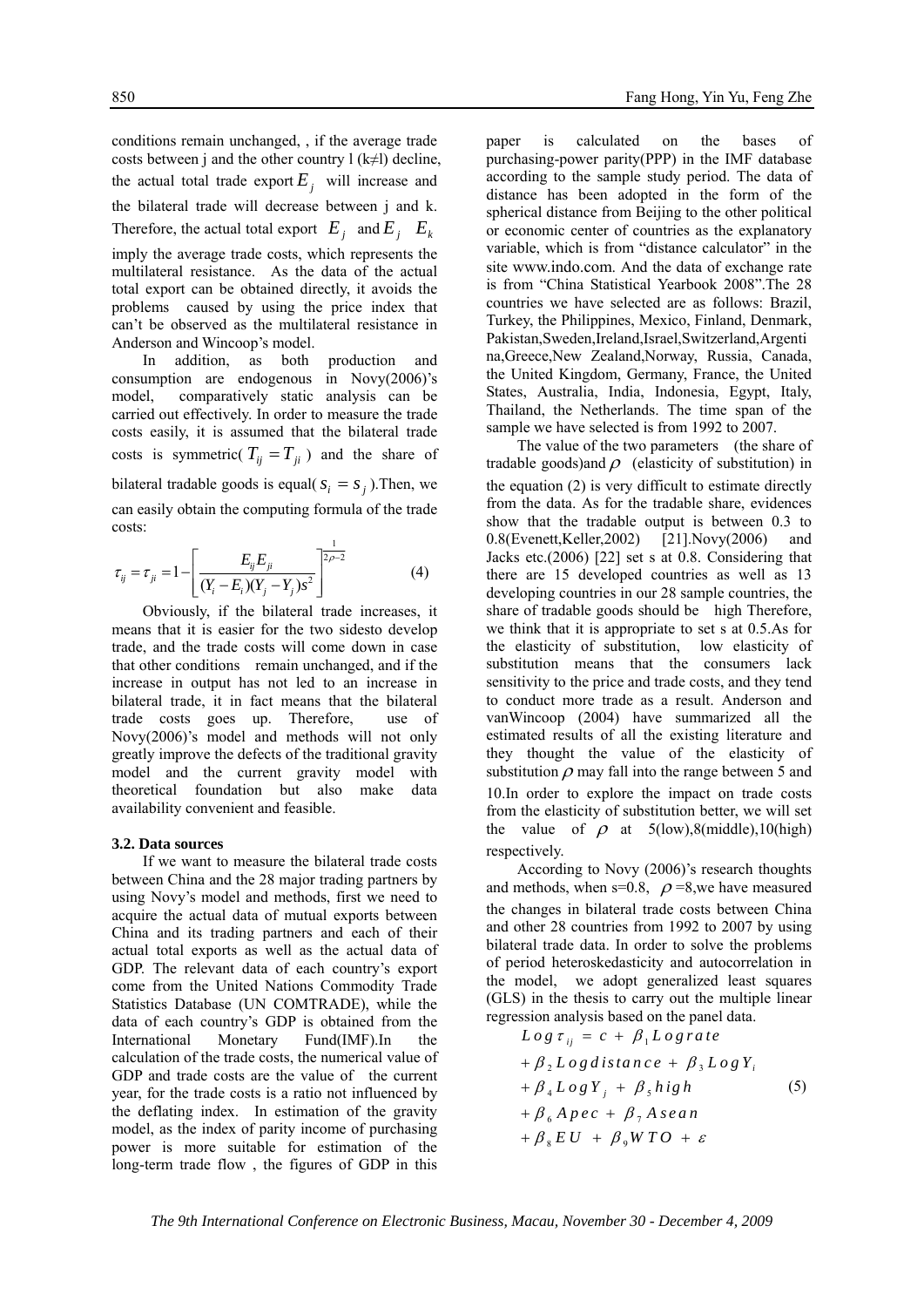$\tau_{ii}$  means country I to country j's trade costs;

rate is the exchange rate for RMB against the U.S. dollar; and distance is for the absolute distance between country I and country j;  $Y_i$  and  $Y_j$  are the

GDPs of country I and country j respectively. Ape, WTO, EU, Asean are virtual variables;1 indicates that country j belongs to the trade group, while 0 is for not; The level of national income in the country is i subject to the division of the country in International Monetary Fund, and set high for dummy variable,1 for developed countries,0 for underdeveloped countries.

The results of the multiple regression are as follows:

Logτ<sub>ij</sub> =0.027637Lograte +0.063842Logdistance

$$
-0.106516LogY_i - 0.052159LogY_j \tag{6}
$$

-0.018167 -0.044207 *high Apec*

 $(4.27)$   $(13.12)$   $(-16.64)$   $(-9.16)$  $(-3.00)$   $(-6.65)$  $R^2 = 0.93$  $DW=2.04$   $S.E.= 0.96$ 

F=1129.84

Regression results show that the seven explanatory variables pass the examination and the other explanatory variables have maintained high significance on the basis of the unchanged effectiveness of the regression equation. Among them, the value of  $R_2$  indicates the high fitting optimization, and strong interpretation to the reality; the value of DW indicates that the explanatory variables are independent of each other and there is no correlation; the test value of F indicates that the explanatory variables of the equation generally have a significant linear effects on the explained variables through the general linear significance test of the equation.

#### **4.Analysis of the Research Results**

#### **4.1.The cost of China's foreign trade shows a downward trend**

When s=0.8,  $\rho$ =8,the bilateral trade costs of equivalent tariff between China and other 28 countries comes down from 61.1% to 49.1% during the year 1992 to 2007, decreasing by 12% averagely, which reflects the ever increasing extent of openness of China to the outside world and the accelerating integration into the global economy.

We can clearly see that the bilateral trade costs of equivalent tariff of China and other 28 countries have declined greatly and the trade costs with 28 major trading partners has fallen below 50% in 2007. Among them, the trade costs of the United States has decreased from 51.3% in1992 to 39.6%

in 2007,Canada from 55.9% to 48.0%,France from59.1% to 48.6%,Germany from 53.6% to 40.4%. The orders in terms of the margin of decline from big to small are as follows: India (19%),Ireland(18%), Brazil, the Philippines, Israel, Thailand (17%), Argentina(16%), the Netherlands, Mexico(15%), Finland(14%), Germany(13%), the United States, Australia(12%), France(11%),the United Kingdom, Sweden(10%), Italy(9%), Canada(8%), Greece, New Zealand, Norway, Russia, Egypt, Pakistan (7%). Obviously, the trade costs of China and other developing countries decrease faster.

#### **4.2. China's major trading partners showed a downward trend in bilateral trade costs**

All of our trading partners' trade costs show a downward trend from the year 1992 to 2007. For example, the trade costs with the developed countries has less than 50%, while the trade costs with the developing countries are close to 50%, which indicates that the higher the income level is, the lower the policy cost is.

#### **4.3.The changes in bilateral trade costs under different elasticity of substitution.**

**Table 1 the decline in trade costs of China and 28 trading partners(1992-2007)** 

|                   | ----,<br>the average decline in |       |        |
|-------------------|---------------------------------|-------|--------|
|                   | trade costs from 1992 to        |       |        |
| countries         | 2007                            |       |        |
|                   | $p=5$                           | $p=8$ | $p=10$ |
| <b>Brazil</b>     | 0.15                            | 0.17  | 0.16   |
| Turkey            | 0.10                            | 0.12  | 0.11   |
| Philippines       | 0.17                            | 0.17  | 0.16   |
| Mexico            | 0.13                            | 0.15  | 0.14   |
| Finland           | 0.13                            | 0.14  | 0.13   |
| Denmark           | 0.10                            | 0.12  | 0.11   |
| Pakistan          | 0.06                            | 0.07  | 0.06   |
| Sweden            | 0.09                            | 0.10  | 0.09   |
| Ireland           | 0.16                            | 0.18  | 0.18   |
| Israel            | 0.14                            | 0.17  | 0.16   |
| Switzerland       | 0.10                            | 0.11  | 0.10   |
| Argentina         | 0.15                            | 0.16  | 0.15   |
| Greece            | 0.06                            | 0.07  | 0.07   |
| New Zealand       | 0.07                            | 0.07  | 0.07   |
| Norway            | 0.06                            | 0.07  | 0.07   |
| Russia            | 0.08                            | 0.07  | 0.06   |
| Canada            | 0.09                            | 0.08  | 0.08   |
| The United        |                                 |       |        |
| Kingdom           | 0.10                            | 0.10  | 0.10   |
| Germany           | 0.14                            | 0.13  | 0.12   |
| France            | 0.10                            | 0.11  | 0.10   |
| the United Stated | 0.13                            | 0.12  | 0.10   |
| Australia         | 0.13                            | 0.12  | 0.11   |
| India             | 0.18                            | 0.19  | 0.18   |
| Indonesia         | 0.10                            | 0.09  | 0.08   |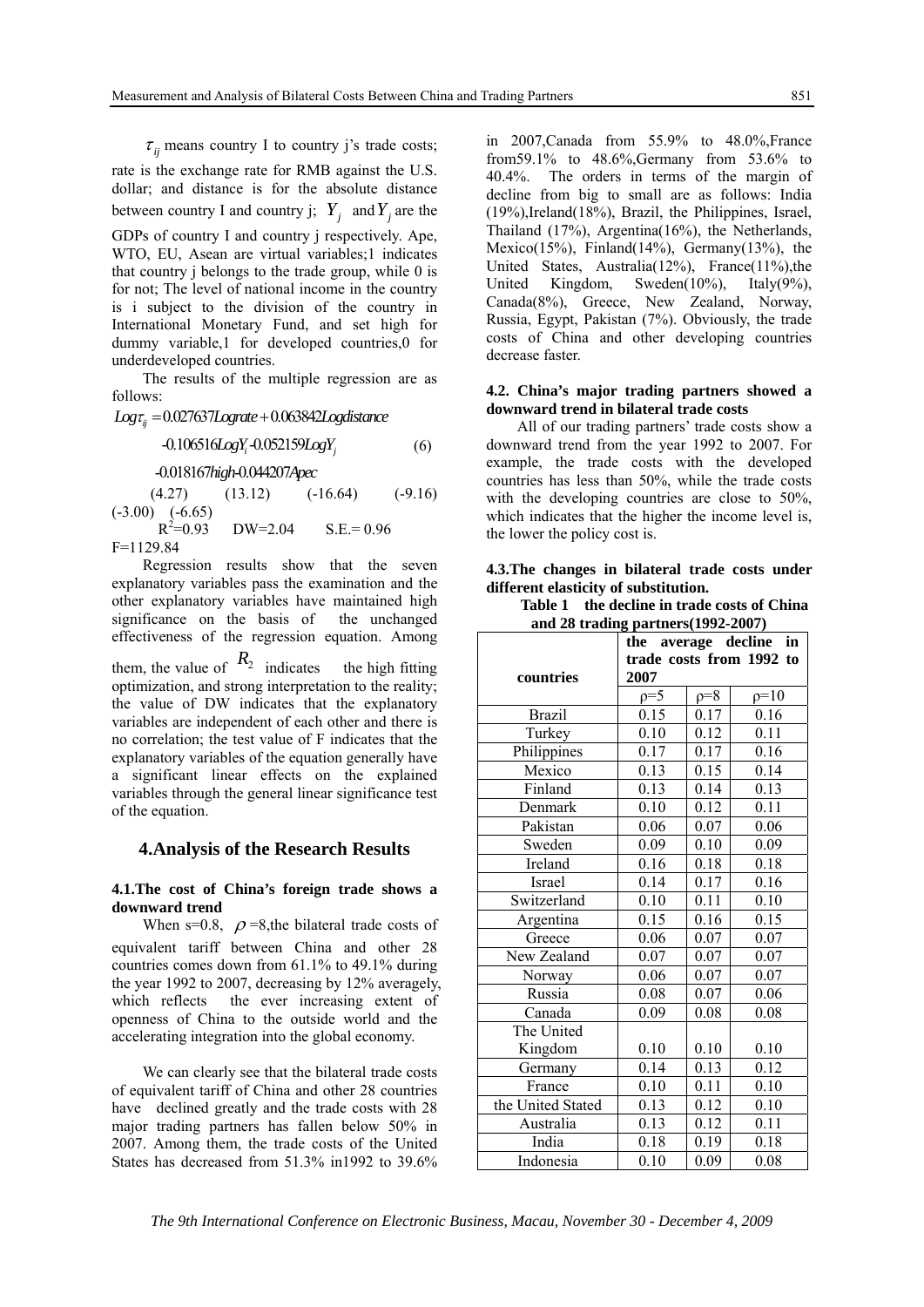| Egypt               | 0.06 | 0 07 | 0 07 |
|---------------------|------|------|------|
| Italy               | 0 09 | 10G  | 0.08 |
| Thailand            | 0 19 | 0.17 | 0.15 |
| the Netherlands     | 0.16 | 0.15 | 0.13 |
| the average decline |      |      |      |

Note: There is lack of the annual data of some countries. The margin of decline in Russia is from 1996 to 2007,while Egypt is from 1994 to 2007.The decline of other countries are all from 1992 to 2007.

When  $\rho$  =8, the bilateral trade costs of China and 28 countries dropped by an average margin of 12% from the year 1992 to 2007 (as is shown in Table 1).In order to test the different influences on trade costs by the different values of the elasticity of substitution  $\rho$ , we have further calculated the tariff equivalent of trade costs of China and 28 countries respectively when  $\rho = 5$  and  $\rho = 8$ . From As shown in Table 1, different elasticity of substitution have more effect on the absolute value of the cost. For example, in 2007 (as is shown in Table 2), the bilateral trade costs between China and USA drop to 32.4% when  $\rho = 10$ , while they are as high as 58.6% when  $\rho$  =5. And it is also the case with the trade costs between China and other countries. However, obviously the changes in trade costs rather than its absolute magnitude truly reflect the degree of openness of a country. We have found that though the influences of the different value of  $\rho$  on the absolute value of trade costs are not quite large, different values have not changed the trend of the bilateral trade costs between China and 28 countries.

| countries     | decline in trade costs in<br>2007 |       |        |
|---------------|-----------------------------------|-------|--------|
|               | $p=5$                             | $p=8$ | $p=10$ |
| <b>Brazil</b> | 0.69                              | 0.49  | 0.41   |
| Turkey        | 0.75                              | 0.55  | 0.46   |
| Philippines   | 0.63                              | 0.44  | 0.36   |
| Mexico        | 0.74                              | 0.54  | 0.45   |
| Finland       | 0.69                              | 0.49  | 0.40   |
| Denmark       | 0.73                              | 0.53  | 0.44   |
| Pakistan      | 0.74                              | 0.54  | 0.45   |
| Sweden        | 0.72                              | 0.52  | 0.43   |
| Ireland       | 0.72                              | 0.51  | 0.43   |
| Israel        | 0.73                              | 0.53  | 0.44   |
| Switzerland   | 0.71                              | 0.51  | 0.43   |
| Argentina     | 0.70                              | 0.50  | 0.41   |
| Greece        | 0.82                              | 0.62  | 0.53   |
| New Zealand   | 0.74                              | 0.54  | 0.45   |
| Norway        | 0.76                              | 0.56  | 0.47   |
| Russia        | 0.63                              | 0.44  | 0.36   |
| Canada        | 0.68                              | 0.47  | 0.39   |
| The United    |                                   |       |        |
| Kingdom       | 0.70                              | 0.49  | 0.41   |

**Table 2 the decline in trade costs in 2007**

| Germany           | 0.59 | 0.40 | 0.33 |
|-------------------|------|------|------|
| France            | 0.69 | 0.49 | 0.40 |
| the United Stated | 0.59 | 0.40 | 0.32 |
| Australia         | 0.63 | 0.44 | 0.36 |
| India             | 0.66 | 0.46 | 0.38 |
| Indonesia         | 0.64 | 0.44 | 0.37 |
| Egypt             | 0.79 | 0.59 | 0.50 |
| Italy             | 0.69 | 0.49 | 0.41 |
| Thailand          | 0.56 | 0.37 | 0.31 |
| the Netherlands   | 0.61 | 0.42 | 0.34 |

In addition, we have noticed that the bilateral trade costs between China and 28 countries demonstrated an accelerating downward trend after the year 2001 regardless of the value of  $\rho$ . This reflects the effect of China's accession to the WTO to some extent, which somewhat shows the effects of China's entry into the WTO and that China has fulfilled all the obligations and commitments well and enjoys the power and privileges that the WTO members shall enjoy.

#### **4.4.The quantitative analysis of influencing factors of trade costs**

Factors that influence trade costs are as follows: the virtual variables such as the exchange rate influencing the trade costs, geographical distance, income level, historical linkages as well as the Apce, WTO, EU,Asean etc..

The regression function shows that, suppose other conditions remain unchanged, if the exchange rate of country j fluctuates by one unit, the trade costs of China to country j will vary by 0.027637 unit. Obviously, the impacts of the exchange rate fluctuations on trade costs are not great, almost no impact with a small elastic coefficient, which means that the changes of RMB exchange rate will have small effect on the trade costs of China and its trading partners. As a result, we shall not overestimate the impacts of the changes of the real effective exchange rates of RMB on trade costs.

Trade costs determined by geographic location is still a factor influencing the bilateral trade costs of China and major trading partners. We find that although distance has negative effect on the trade costs of bilateral countries, that is the farther two countries are away to each other, the smaller the trade costs will be. Meanwhile we find that the size of bilateral trade costs and bilateral distance have no corresponding relations, which reflects the improvement of the transport technology. Therefore it is truly inappropriate to only use the distance to replace the trade costs.

The total economic output and market size as well as per capita income level of a country are the major factors that affect trade costs with positive relationship. . That is because, when the size of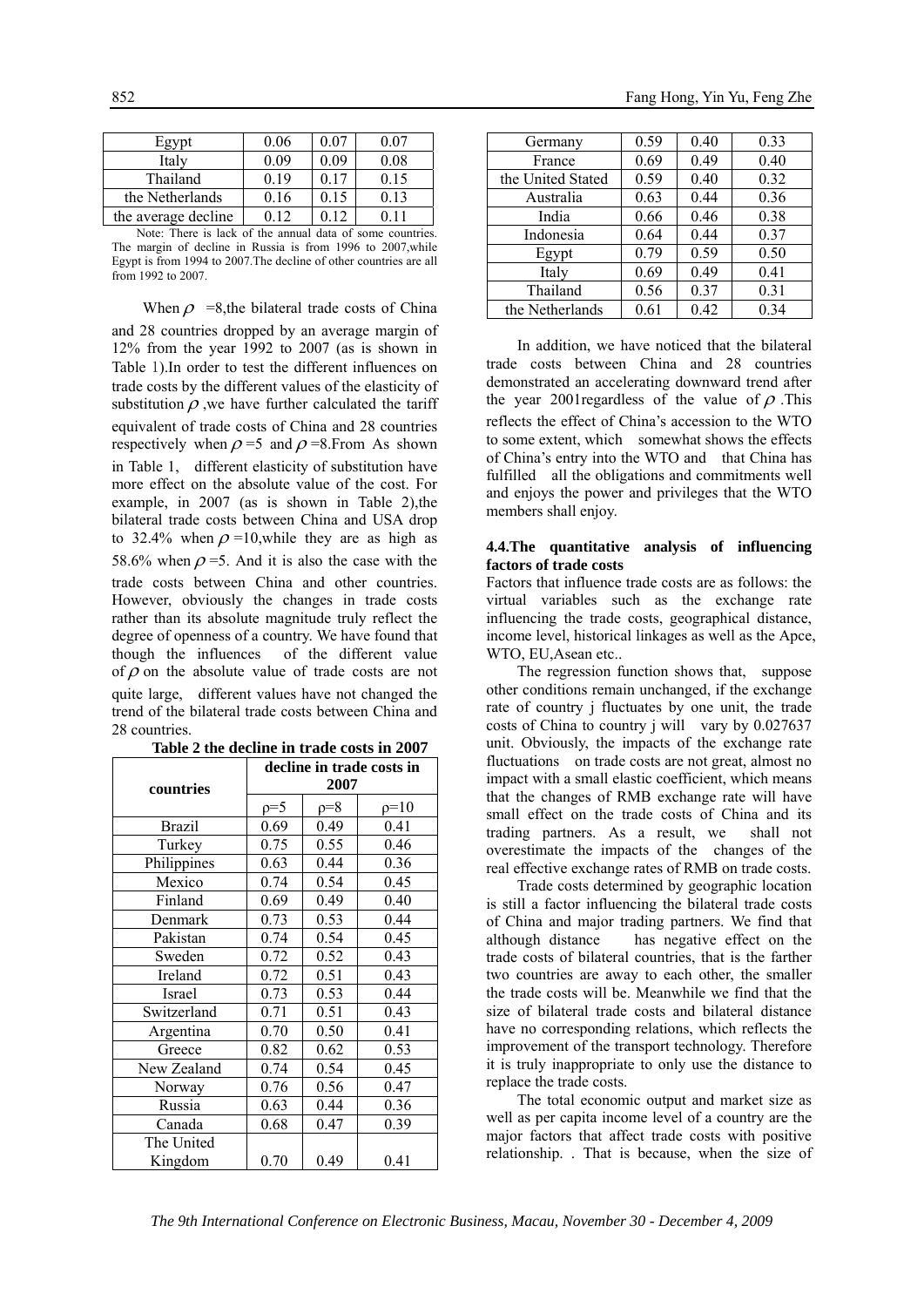gross domestic product is large, it will not only provide a wide range of market activities to manufacturers, but also lay a basis for enterprises to strengthen the production of differentiated products in case of increasing returns to scale so as to promote bilateral trade development; and the rise of the level of pre capita income will increase the consumers' demand for differentiated products.

The historical changes on the impact of trade costs are significant. This shows that late-development trading partners have gradually enhanced their understanding of China so that the gap of information cost caused by historical factors will be narrowed..

#### **5.Conclusion and Policy Significances**

The traditional gravity model and the current gravity model with the theoretical basis have some defects of various extent when used for measuring the trade costs. The methods and models put forth by Novy(2006) have improved the defects, which is also easy and available to acquire the data. Using this method to measure the bilateral trade costs of equivalent tariff between China and 28 countries, we find that China and these countries' trade costs of equivalent tariff have been fallen below 50% and the average margin of decline is up to 12% from the year 1992 to 2007.As the 28 countries occupy a quite important position in China's foreign trade, the bilateral trade costs with them, to some extent, can reflect China's level of the overall trade costs. This fully shows that the ever-increasing extent of openness of China to the outside world is and the accelerating integration into the global economy during the 15 years.

This conclusion has not only provided a new analytic perspective for us to understand the expansion of China's export trade. What is more, it has provided rich policy implications. . For the Government, it can reduce the cost of exports, and promote the development of bilateral trade as well as raise China's international trade competitiveness by means of the multilateral trading system, bilateral trade agreements etc.. Certainly, this thesis is still a preliminary research. Due to data availability and other reasons, this thesis has only studied the export trade and trade cost of China and the 28 major trading partners from the year 1992 to 2007.

In fact, the expansion of the period span and section capacity of the sample will help us to conduct a more comprehensive analysis of the relation of the bilateral trade costs' changes between China and major trading partners since China's reform and opening up, and of the different countries (both developed and developing countries), also which can also help us to set up differentiated suitable trade policies according to

local conditions . We believe that these are research directions that may yield more research achievements in the future.

#### **References**

- [1] Behrens, K, Lamorgese, A·R, Ottaviano, G.I.P. and Tabuchi, T., 2007, Changes in Transport and Non-transport Costs: Local vs Global Impacts in a Spatial Network[Z], Bank of Italy Working Paper, No.628.
- [2] Samuelson, P., 1954, The Transfer Problem and Transport Costs, II: Analysis of Effects of Trade Impediments[J], Economic Journal, 64, 264~289.
- [3] Melitz,  $(2003)$  The Impact of Trade on Intra-industry Reallocation and Aggregate Industry Productivity, "Econometrica 71, 1695-1725.
- [4] Krugman, P., 1980, Scale Economies, Product Differentiation and the Pattern of Trade[J], American Economic Review, 70, 950~959.
- [5] Krugman, P·, 1991, Increasing Returns and Economic Geography[J], Journal of Political Economy, 99, 483~499.
- [6] Bernard, A.B., J.B.Jensen and P.K.Schott, 2006, "Trade Costs, Firms and Productivity", Journal of Monetary Economics, 53(1), pp.917~937.
- [7] Helpman E., M.J.Melitz and Y.Rubinstein, 2007, "Estimating Trade Flows: Trading Partners and Trading Volumes", NBER Working Paper, No.12927.
- [8] Anderson, J.E. and van Wincoop, E., (2004)"Trade Costs, "Journal of Economic Literature 3, 691-751.
- [9] Obstfeld, M. and Rogoff, K., 2000, The Six Major Puzzles in International Macroeconomics: Is There a Common Cause?[C], in Ben S. Bernanke and Kenneth Rogoff, eds., NBER Macroeconomics Annual, Cambridge: MIT Press.
- [10] Hummels, D., 2001, Toward a Geography of Trade Costs[Z], Mimeo, Purdue University.
- [11] Kancs d'A., 2007, "Trade Growth in a Heterogeneous Firm Model: Evidence from South Eastern Europe", The World Economy, 30, pp.1139~1169.
- [12] Anderson, J.E. and van Wincoop, E., (2003)"Gravity with Gravitas:A Solution to the Border Puzzle," American Economic Review 93, 170-192.
- [13] Anderson, J.E.and van Wincoop, E., 2002, Borders, Trade and Welfare[C], Brookings Trade Forum 2001, Susan Collins and Dani Rodrik, eds., Washington: The Brookings Institution, 207~244.
- [14] McCallum, J., 1995, National Borders Matter: Canada-U.S.Regional Trade Patterns[J], American Economic Review, 85 (3),